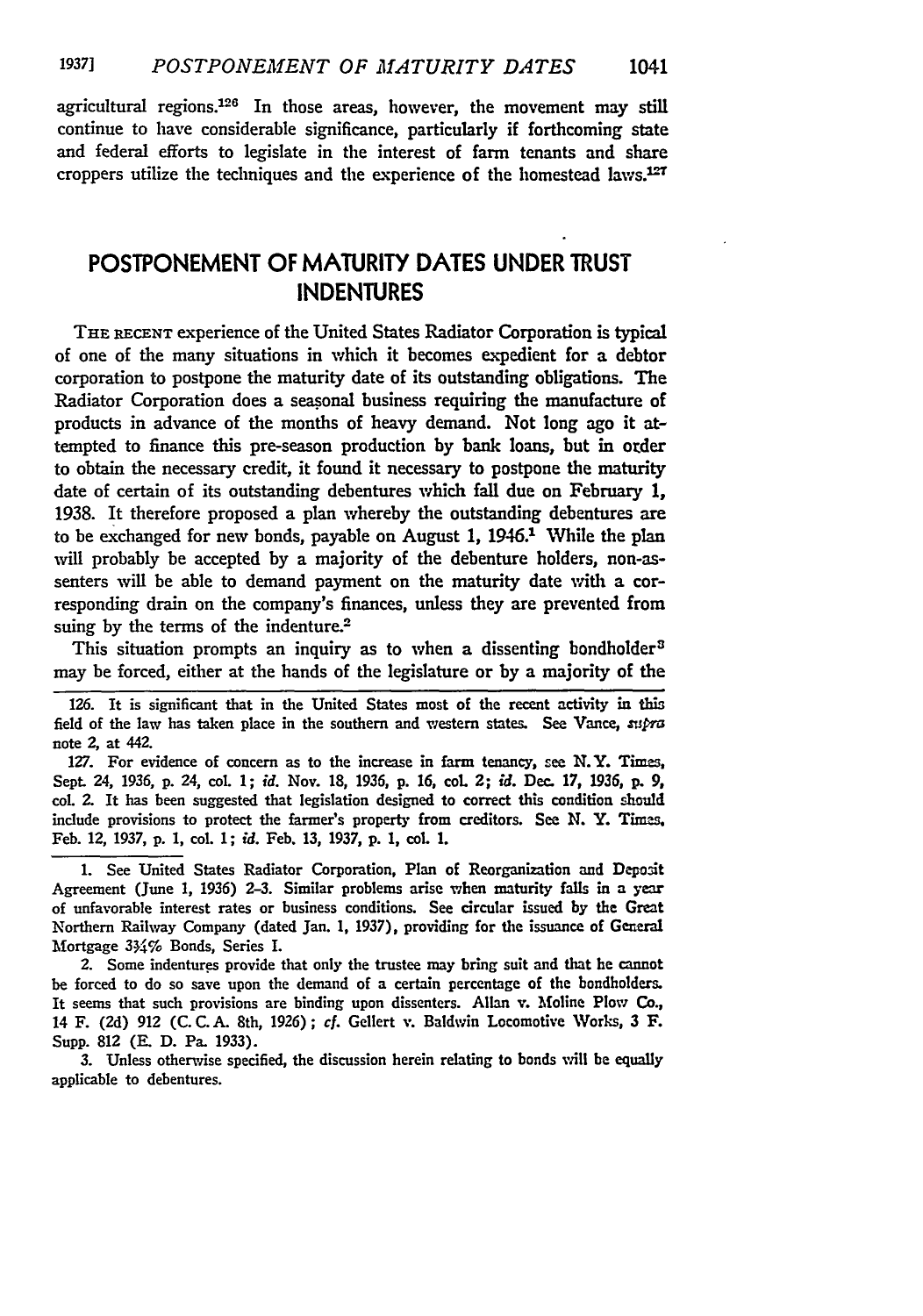bondholders, to accede to a postponement of the maturity date in his bond. Such an inquiry should prove particularly significant in view of the increasing popularity of a new type of trust indenture, which expressly provides for its release or amendment **by** the consent of less than all of the bondholders.<sup>4</sup> There appears to be little case law on the subject, but some basis for prophecy may be found in the related body of law concerning corporate charter amendment, where a majority of stockholders is usually given wide powers to alter the rights and preferences attaching to the individual investor's shares.<sup>5</sup>

It seems clear that as to bonds already in existence, neither the legislature nor less than all of the bondholders can postpone retrospectively the obligation of the issuer to pay the principal at the time specified in the indenture. State laws altering the maturity date of existing bonds have been held **un**constitutional on the ground that they impaired the contract between the bondholder and the corporation, $6$  and the same objection would probably vitiate a law which purported to grant this power to a majority of bondholders.<sup>7</sup> The police power appears to be the sole basis for sustaining such legislation,8 but it could be successfully invoked only **by** convincing the court that an emergency existed for which the statute was a reasonable remedy.9 This might well prove impossible, for the situations would be few in which a large proportion of corporations would be in sufficiently bad financial straits to warrant such legislation.<sup>10</sup> The ordinary requirements of contract law

4. **SECURITIES AND EXCHANGE COMMISSION, REPORT ON THE STUDY AND INVESTI-**GATION OF THE WORK, ACTIVITIES, PERSONNEL AND FUNCTIONS OF PROTECTIVE AND **REORGANIZATION COMMITTEES, PART III** *(1936)* **226.**

**5.** Curran, *Minority Stockholders and the Amendment of Corporate Charters* (1934) **32** MrcH. L. REv. 743. **Of** course **this power depends** upon the actual provisions of the **charter and** the **local corporation laws; Comment (1937)** 46 YALE L. **J. 985.**

**6.** Chicago **&** I. R. R. v. Pyne, **30** Fed. **86 (C. C. S. D. N.Y. 1887)** (attempted acceleration of maturity date); Randolph v. Middleton, **26 N. J. Eq.** 543 **(1875);** 2 **JONES, BONDS AND BOND SECURITIES** (4th ed. **1935)** § **755.**

7. In the stockholder cases, it is usually held that the power of the state to amend corporate charters includes the power to offer amendments to a majority. **See** Dodd, *Dissenting Stockholders and Amendments to Corporate Charters* **(1927) 75 U.** or PA. L. **REV. 585, 723,** and cases cited at **725,** n. **69.** *Contra:* Dow **v. Northern** R. R., **67** *N.* H. **1, 36** AtI. **510 (1887) ;** see 2 **Coox,** COR'ORATIONS (8th ed. **1923)** § **501.**

**8.** Private contracts are subject to the exercise of the state's police power. Marcus Brown Co. v. Feldman, **256 U. S. 170 (1921);** Levy Leasing Co. v. Siegel, **258 U. S.** 242 **(1922);** *cf.* Norman v. Baltimore & **0.** R. R., 294 **U. S.** 240 **(1935).**

**9.** This is true of legislation affecting the rights of stockholders. Treigle v. Acme **Homestead Ass'n, 297 U. S. 189 (1936).** Equity courts have at times permitted departures from the terms of trust indentures where strict adherence to them was rendered impossible **by** the existence of an emergency. **N. J.** Nat. Bank & Trust Co. **v. Lincoln** Mortgage **&** Title Guaranty Co., **105 N. J. Eq. 557,** 148 AtI. *713* **(1930).**

**10.** Recourse to the police power might prove more successful if the legislation involved were confined solely to quasi-public corporations and municipalities. Rocker v. Cardinal Building **&** Loan Ass'n, **13 N. J.** Misc. **397, 179** Ati. **667** (Sup. Ct. **1935).** But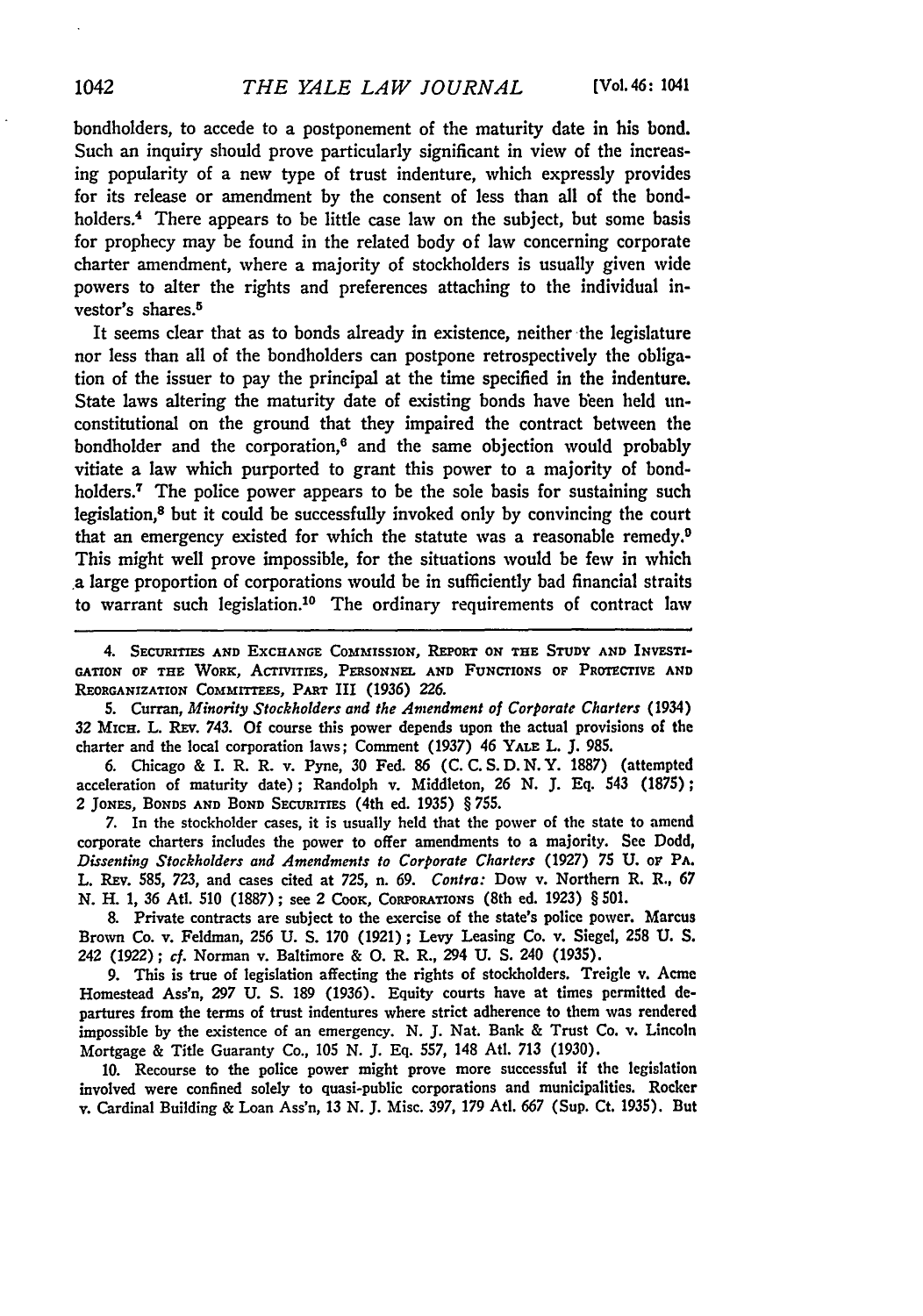would undoubtedly defeat the efforts of a majority of bondholders to alter on their own initiative the maturity date of all the bonds.<sup>11</sup> It is true that although a charter is said to be a contract between the corporation and all the stockholders,12 a majority of them may amend it without having reserved that right, so long as the state consents and the changes can be classified as incidental to and in furtherance of the original purposes of the corporation.<sup>13</sup> But it has been held that this rule does not permit majority stockholders to alter redemption dates of preferred stock, such changes being regarded as fundamental rather than incidental, and a deprivation of dissenting stockholders' vested rights.<sup>14</sup> Furthermore, the holdings allowing incidental changes in charters may be attributed to a judicial policy of facilitating a measure of flexibility in corporate management, $15$  and the same interest might not be regarded as applicable to the postponement of maturity dates of obligations. One of the primary functions of a charter is to describe managerial activity, and the stockholders whose contract rights it sets forth are directly concerned with corporate control; the contract between the corporation and the bondholders, on the other hand, is usually designed to govern the conduct of corporate affairs only in a limited area, and the bondholders whose rights it sets out are ordinarily regarded as having only an indirect interest in and control of corporate management. Hence, while the alteration of the latter contract might assist the corporation's financial policy, it seems less appropriate to justify such action as being in the interests of flexible management than in the case of charter amendment.

If less than all the bondholders attempt to postpone the maturity date of bonds under a power of amendment which was provided for by statute or in an indenture before the bonds in question were issued, different considerations become relevant.<sup>16</sup> The initial problem would be to decide whether the

cf. Baker v. Tulsa Bldg. & Loan Ass'n, Okla. Sup. CL, October **6,** 1936. In the case of municipalities, such provisions might well prove the most effective means of reorganization, since it has been held that municipalities cannot seek relief under the Bankruptcy Act. Ashton v. Cameron County Water Improvement Dist., **293 U. S. 513 (1936).**

**11.** Missouri, **K.** & T. Ry. v. Union Trust Co., **156 N.** Y. **592, 51 N.** *F\_.* **309 (103)** (attempted acceleration of maturity date); Kaleta v. Archer Coal and Material **Co.,** *5* **N. E. (2d) 879 (Ill. App. 1936).**

12. 7 FLETCHER, CYCLOPEDIA OF THE LAW OF PRIVATE CORPORATIONS (rev. ed. 1931) **§3657.**

**13.** Perkins v. Coffin, 84 Conn. **275, 79** At. **1070** (1911); Mower v. Staples, **32** Minn. 284, 20 **N.** IV. **225** (1884) **;** Woodfork v. Union Bank, 43 Tenn. **483 (1&66).**

Since a charter is considered a grant of authority by the state, it cannot be amended without the state's consent. See Dodd, *supra* note 7, at 586.

14. Johnson v. Tribune-Herald Co., **155** Ga. 204, **116 S. E. 810 (1923);** Star Publishing Co. v. Ball, **192 Ind. 158,** 134 **N. E. 285 (1922).**

**15.** Curran, *.'upra* note **5,** at 745.

**16.** It is clear that a provision in an indenture granting to a majority of the bondholders certain powers other than that of amendment may be binding on **all** the **bond-**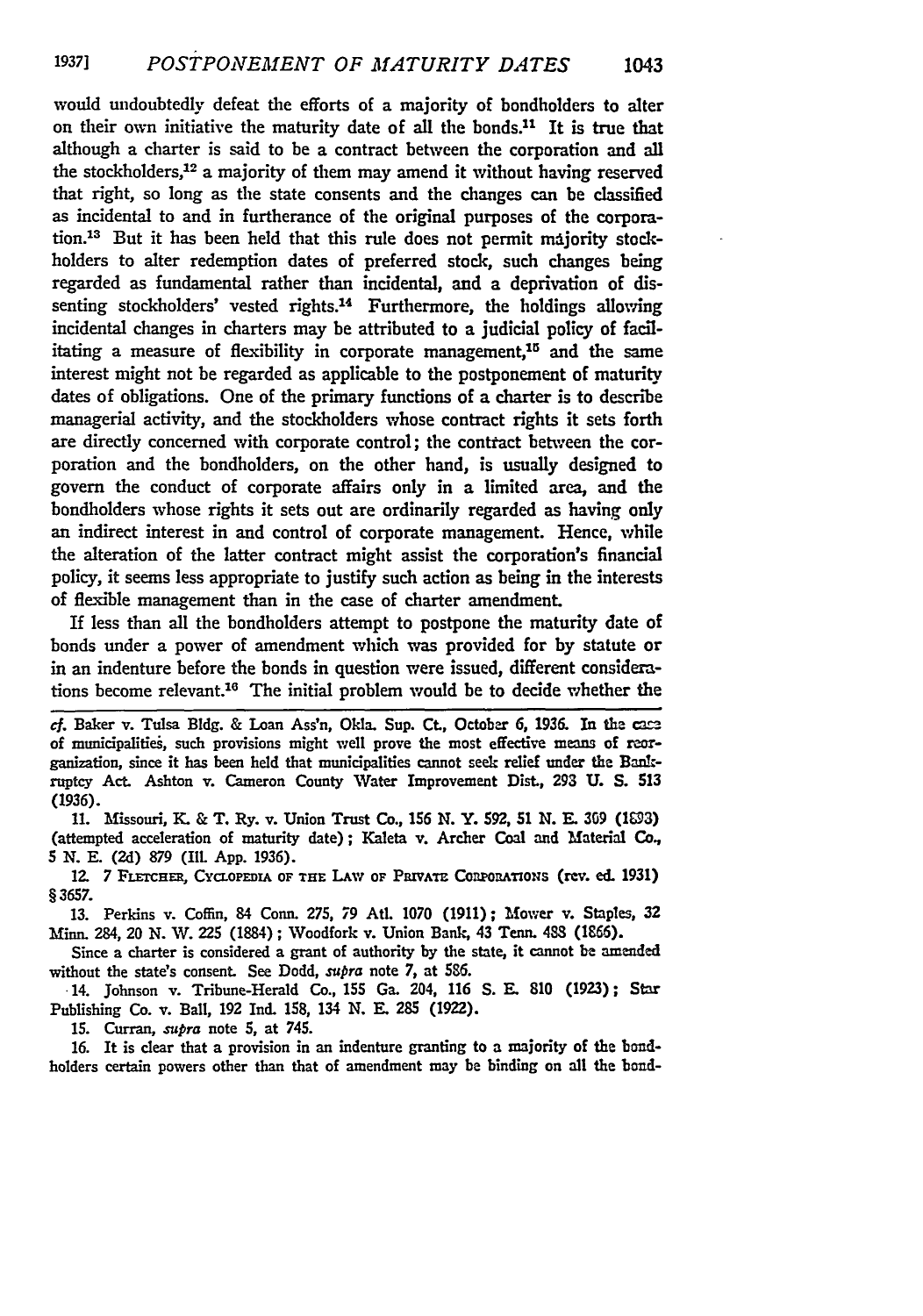amendment provision could be construed as authorizing the postponement. It seems probable that an express provision for the postponement of maturity dates would be necessary. In the stockholder cases, it has usually been held that a general power to amend, reserved either by the state<sup>17</sup> or in the corporate charter,18 does not authorize such amendments as would constitute a radical departure from the original objects of the corporation, or which would deprive dissenting stockholders of "vested" rights. There is no unanimity in the decisions as to what is meant by these terms, but in general, the courts are apparently slow to find fatal objections in amendments which may be said to relate to the enterprise as a whole, while they are stricter in determining the validity of those which affect directly the rights of the individual stockholder, and with respect to which it is easier to raise the claim of vested rights.19 While it is impossible to draw a line between these categories, it appears that the right to redeem preferred stock is a "vested" right and cannot be postponed under a general power of amendment, since it is of great concern to the individual and is, as a rule, a minor factor in the management of the corporation.<sup>20</sup> This conclusion seems the more likely in that similar rights of the individual stockholder, like the right to have a sinking fund maintained, $21$  or the right to accrued cumulative dividends, $22$ have also been considered vested.

But even where the amendment provision could be construed as authorizing a postponement of maturity dates, an investor would not be held to have subjected himself to the will of the majority unless he had some notice of the provision when he purchased his bonds. Actual notice would clearly be sufficient,<sup>23</sup> and if the power of amendment were found in a statute no further notice to the bondholder would be necessary.24 But where it was

holders. Sage v. Central R. R., 99 U. **S.** 334 (1878) (power to authorize trustee to purchase at foreclosure sale).

17. Allen v. White, 103 Neb. 256, 171 N. W. 52 (1919); Pronik v. Spirits Distributing Co., 58 N. J. Eq. 97, 42 Atl. 586 (1899); Huber v. Martin, 127 Wis. 412, 105 N. W. 1031 (1906).

18. Wright v. Knights of Maccabees, 196 N. Y. 391, 89 N. E. 1078 (1909); see **BERLE, STUDIES IN THE** LAW OF **CORPORATION FINANCE** (1928) **85.**

19. See Dodd, *Amendment of Corporate Articles under the New Ohio General Corporation Act* (1930) 4 **U. OF CiN.** L. REv. 129, 160; Comment (1929) 77 U. **o1 PA.** L. REv. 256, 259-260.

20. Sutton v. Globe Knitting Works, 267 N. W. 815 (Mich. 1936); see Jones, *Redeemable Corporate Securities* (1932) 5 **So. CALIF.** L. REV. **83,** at **89.** The *Sutton* case is particularly significant since the preferred stock was in effect a debt of the corporation, redemption being mandatory rather than optional.

21. Yoakam v. Providence Biltmore Hotel Co., 34 F. **(2d) 533** (D. R. I. 1929). 22. Keller v. Wilson, Del. Sup. Ct., Nov. 10, 1936.

**23.** Actual notice is sufficient in the stockholder cases. Baldwin v. Miller & Lux, **152** Cal. 454, **92** Pac. 1030 (1907) ; Maddock v. Vorclone Corporation, 17 Del. Ch. **39,** 147 Atl. 255 (1929); see General Investment Co. v. American Hide & Leather Co., 97 N. J. Eq. 214, 224, 127 At. 529, **533** (1925) ; **JoNEs,** *10c. cit. supra* note 20.

24. *Cf.* Boyette v. Preston Motors Corporation, 206 Ala. 240, 89 So. 746 (1921).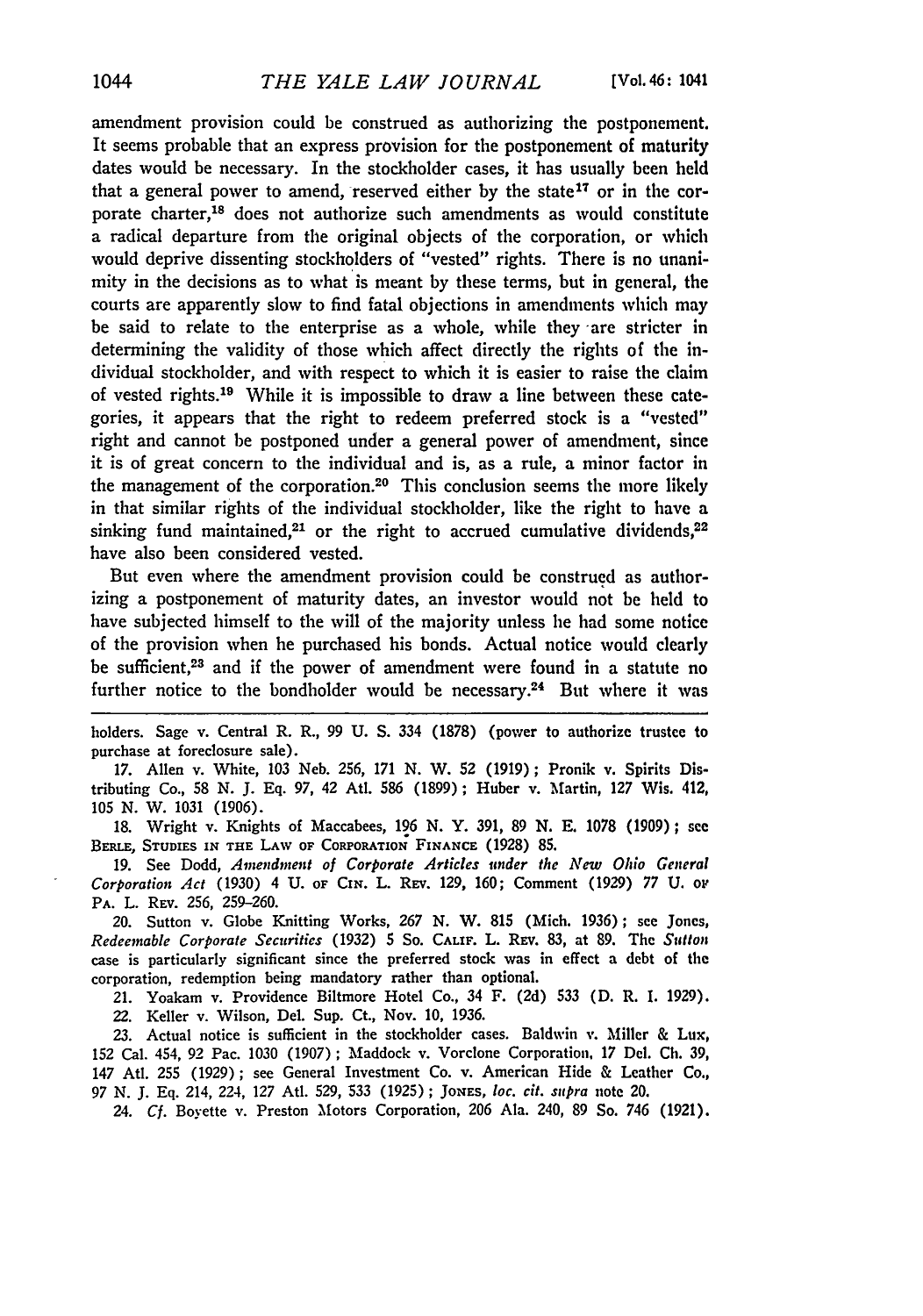contained in the indenture, some mention of it might have to be made in the **bond.2 <sup>5</sup>**An express reference to the actual provision would undoubtedly fulfill all requirements.<sup>26</sup> but whether this would be true of a general reference to the indenture as a whole would apparently depend upon the particular jurisdiction in question.<sup>27</sup>

Aside from the questions of construction and notice, there remains the possibility that a disgruntled bondholder might seek to enjoin or set aside a postponement of a maturity date on the ground that it was either fraudulent or unduly oppressive.<sup>28</sup> It has been held in the stockholder cases in-

25. See Stetson, *Preparation of Corporate Bonds, Mortgages, Collateral Trusts* **ard** *Debenture Indentures in* 1 SomE **LEGAL PHrASES oF ComnonA= Fn** i ml *,* **R onaAnzA-**TION, **AND REGULATION (1917) 16.** A stockholder is charged with notice of the charter and the corporate by-laws, whether or not they are referred to in his stock certificate. Richardson v. Devine, **193** Mass. **336, 79 N.** E. **771 (1907);** Nicholson v. Franlin Brewing Co.. **82** Ohio St. 94, **91 N.** E. **991 (1910).** But **there** are grounds for a different rule as to indentures. Indentures are merely private contracts, while a corporate charter, and the by-laws in that they are formed under the charter, are credated pursuant to statute of which the stockholder is deemed to have notice. Furthermore, charter provisions must be publicly recorded, whereas normally in the case of trust indentures, the only notice from public recordation would be that provided if the loan were secured **by** a recorded mortgage.

**26.** *Cf.* Mitchell v. Madison Avenue Offices, 147 **Misc.** 149, **263 N.** Y. **Supp.** 442 (City Ct. 1933); 7 FLETCHER, op. cit. supra note 12, § 3157.

*27.* **Cf.** Home Mortgage Co. v. Ramsey, 49 F. **(2d) 738, 740 (C. C. A.** 4th, 1931) ("reference to which [indenture] is hereby made for a description **. . .** of the rights **. . . of** the holders of the bonds **. . ."** held sufficient to bind bondholders to terms of indenture) **;** Harvey v. Illinois Power & Light Corp., **3** F. Supp. 489, 490 **(E. D. IlL** 1933) (similar reference held sufficient); Cunningham v. Pressed Steel Car *Co.,* **238** App. Div. 624. 625, **265** N. Y. Supp. **256,** 258 (Ist Dep't **1933)** ("to which indenture reference is hereby made for a statement of the rights of the holders of **rold** bonds," held insufficient to bind bondholder); Comments **(1935) 33** Mica. L **Ray.** 604, **1082.**

**28.** The protection which equity affords a minority stockholder against the actons of an uncontrolled majority is well evidenced **by** the cases involving statutory merger and consolidation. Allied Chemical & Dye Corp. v. Steel & Tube Co., 14 Del. **Ch. 1, 120 Atl.** 486 **(1923);** Homer v. Crown Cork & Seal Co., **155 Md. 66,** 141 **At.** 425 **(1928);** Colby v. Equitable Trust Co., 124 **App.** Div. **262, 108 N.** Y. Supp. **978** (1st Dep't **1908);** see Comment **(1936)** 45 **YALE** L **J. 105,** at **117.** This Comment points out (at page **119)** that it is not always clear whether unfairness alone, in the abzence of fraud, is a sufficient basis for court action.

Language in Sage **Y.** Central R. R. Co., 99 **U. S.** 334, **339,** 341 **(1878),** indicates a similar attitude as to the power of the majority under an indenture to authorize the trustee to purchase at the foreclosure sale: "What that agreement [the indenture provision] was, what purpose it was intended to subserve, against what mischief it **was** proposed to guard, and **by** what mode it was stipulated the object intended should be accomplished, it is very important to consider. **. . .** While it [the provision] prevented a small minority of the bondholders from forcing unreasonable and inequitable concessions from the majority, it did not empower that majority to crush out the rights of the minority, or subject them to any disadvantage." For a similar viewpoint, see Ikelheimer v. Consolidated Tobacco Co., **59** Atl. **363 (N. J. Ch.** 1904).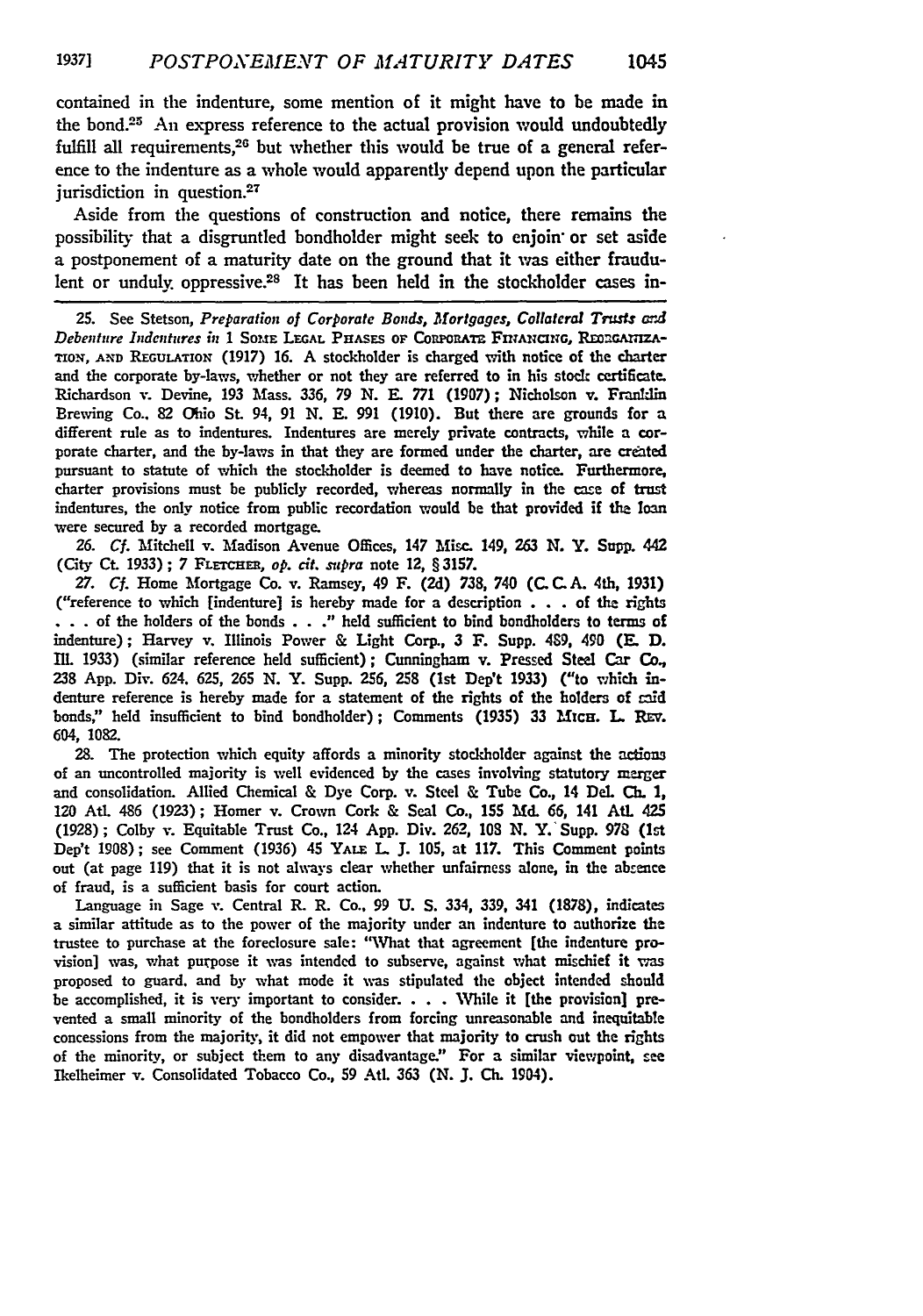volving charter amendments that a majority occupies a fiduciary relation to the minority,29 and hence the courts, although unwilling to supervise the managerial soundness of corporate policy, have granted equitable relief where it was evident that the proposed amendment was made in bad faith,<sup>30</sup> or was unfair, as where it would unduly prefer one class of investors to another,<sup>31</sup> or unnecessarily destroy the special rights and privileges inhering in a particular type of security.32 In the case of alteration of maturity dates, the charge of unfairness might frequently be available, for trust mortgages often provide for the issuance of several series of bonds, and therefore amendments with respect to one series might injure its security in any one of several ways: by a discrimination between bond series of nominally equal rank, or a postponement of access to the mortgaged property before its waste or dissipation. It seems, moreover, that the action of the majority could be attacked as being undertaken in bad faith, just as in the stockholder cases, on the ground of improper motives or conflicting interests, as where, for instance, the proposed amendment would prove of financial benefit to its proponents in some other respect than in their capacity as bondholders.<sup>33</sup>

Attempts to postpone the maturity date of bonds, as distinguished from debentures, might involve further problems as to whether the lien securing the bonds could be extended without infringing the rights of junior lienors. In the absence of express provision in either mortgage, it is generally held that a first mortgage may be extended despite the objections of second mortgagees, since an extension is regarded as one of the privileges of prior en-

29. Southern Pacific Co. v. Bogert, 250 U. S. 483, 488 (1919). Similar requirements of good faith are imposed upon a majority of bondholders. Hackettstown Nat. Bank v. Yuengling Brewing Co., 74 Fed. 110 (C. C. A. 2d, 1896).

**30.** MacArthur v. Port of Havana Docks Co., 247 Fed. 984 (D. Me. 1917) (sale of assets); General Investment Co. v. American Hide & Leather Co., 97 N. J. Eq. 214, 127 At1. 529 (1925) (conflicting interests).

31. Eagleson v. Pacific Timber Co., *270* Fed. 1008 (D. Del. 1920) ; see MacFarlane v. North American Cement Corp., 16 Del. Ch. 172, 178, 157 Atl. 396, 398 (1928).

32. Boyd v. N. Y., & H. R. R., 220 Fed. 174 **(S.** D. N. Y. 1915) (threatened loss of peculiar value of security through proposed merger) ; Outwater v. Public Service Corp., 103 N. J. Eq. 461, 143 Atl. *729* (Ch. 1928), *aff'd,* 104 N. J. Eq. 490, 146 Atl. 916 (1929) (preferred stock made redeemable after three years at will of corporation).

33. Such a situation might arise where the amendment was in aid of a sale of securities or assets to a corporation in which either the trustee or some of the concurring bondholders were financially interested. *Cf.* General Investment Co. v. American Hide & Leather Co., 97 **N. J. Eq.** 214, **127** AtI. **529** (1925).

Since it is generally held that a majority occupies a fiduciary relation to the minority [see note **29,** *su pra],* it might be maintained that an arbitrary exercise of their power would constitute a fraud upon it and would **be** void as a result. Such a doctrine applies in cases where the holder of a limited power of appointment (who is termed a trustee of the forum) seeks to deviate from the donor's directions **by** an agreement with the appointee. *In re* Carroll's Estate, 247 **App.** Div. **11, 286 N.** Y. Supp. **307** (1st **Dep't** 1936), **(1936)** 46 **YALE** L. J. 344.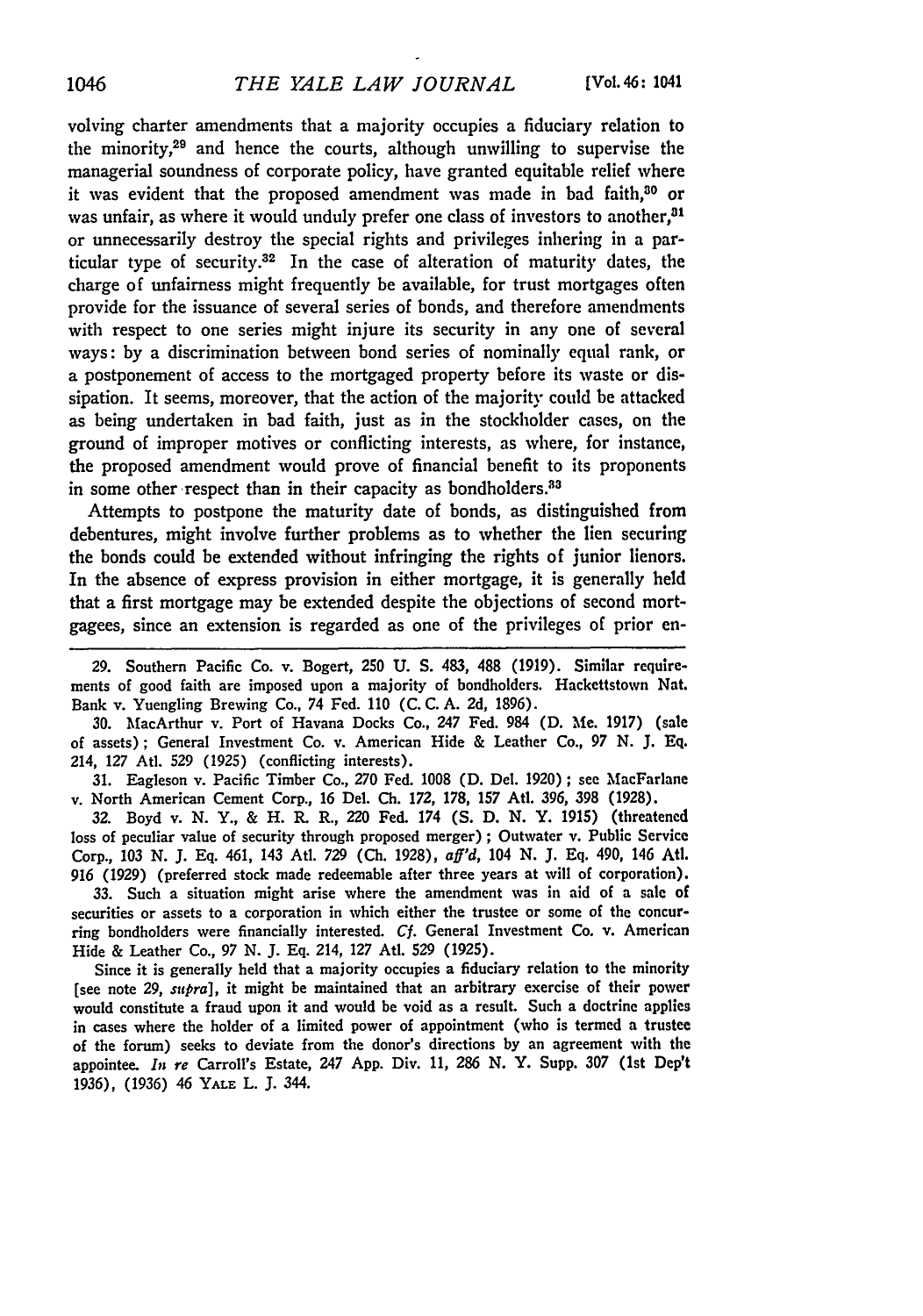cumbrancers to which subsequent lienors are subject.<sup>34</sup> But where it is attempted to extend the first mortgage to secure bonds bearing a higher rate of interest than the old ones, the lien is probably ineffective to secure the interest obligation above the old rate<sup>35</sup> unless, perhaps, the amount of the principal obligation is correspondingly reduced so that the total prior charge against the property is no greater than under the original mortgage. $20$  Moreover, if the second mortgage indenture contains an express coienant **by** the mortgagor that the discharge of prior liens will not be postponed, the extension of the first mortgage would certainly constitute a breach of that covenant maldng available all the remedies afforded **by** the indenture, and might conceivably be ineffective to continue the first mortgage lien.<sup>37</sup>

The chief advantage of granting power to a majority of bondholders to postpone maturity dates would be to facilitate a voluntary reorganization of the corporation or to postpone insolvency proceedings in court. **A** voluntary reorganization is often desirable in view of the expense, delay and unfavorable publicity attending court proceedings, $38$  but is a virtual impossibility in a bond issue of any size where the unanimous consent of the bondholders is necessary, since there are always those who dissent as a matter of opinion or as a step in coercing the majority to buy out their claims.<sup> $53$ </sup> This difficulty is the motivating cause for the provisions now being inserted in indentures, which **by** contract provide the machinery for reorganization with the consent of less than all of the bondholders.<sup>40</sup> Thus far, however, there has been little attempt to provide for postponement of maturity dates **by**

34. Commonwealth Life Ins. Co. v. Louisville Ry., 234 **Ky.** 802, **29 S. I'l. (2d) 552 (1930).**

**35.** See Barbano v. Central-Hudson Steamboat Co., 47 F. **(2d) 160,** *162* (C **C.A. 2d, 1931); 1** Joxzs, MoRTGAGEs (8th ed. **1928)** § 444.

**36.** Where part of the first mortgage debt has been paid, the interest rate on bonds that remain may be increased so long as no greater encumbrance is placed uron the land than that which existed when all of the bonds were still in full force. Campbell v. Texas & N. O. R. R., 4 Fed. Cas. No. 2,369, at 1183 (C. C. E. D. Tex. 1872).

*37. Cf.* Commonwealth Life Ins. Co. v. Louisville Ry., 234 **Ky. 802, 810,** 29 **S.** W. **(2d) 552, 556 (1930).** For an indenture containing such a provision, see Chicago, Roc. Island and Pacific Railway to Central Trust Co. of New York, Trustee **(Appedix,** dated April **1,** 1904) **159.**

38. See SECURITIES AND EXCHANGE COMMISSION REPORT, PART VI, op. cit.  $\mathfrak{supp}a$ note 4, at 145.

**39.** Voluntary reorganizations are in rare instances successful. That of the Boston and Maine Railroad in **1925** is a notable example.

A corporation may at times avoid a court reorganization **by** persuading a suficiently large proportion of its creditors to enter into a composition agreement. Maturity dates have at times been pistponed **by** such means. Globe Wernicke Co. v. Siegel Myers School of Music, **209** Ill. App. **529 (1918);** Meyer **Mfg.** Co. v. Iowa Valley Sugar Co., **199** Iowa **797,** 202 **N. W. 570 (1925).**

40. SECURITIES AND EXCHANGE COMMISSION REPORT, PART VI, op. cit. supra note 4, at 143-145.